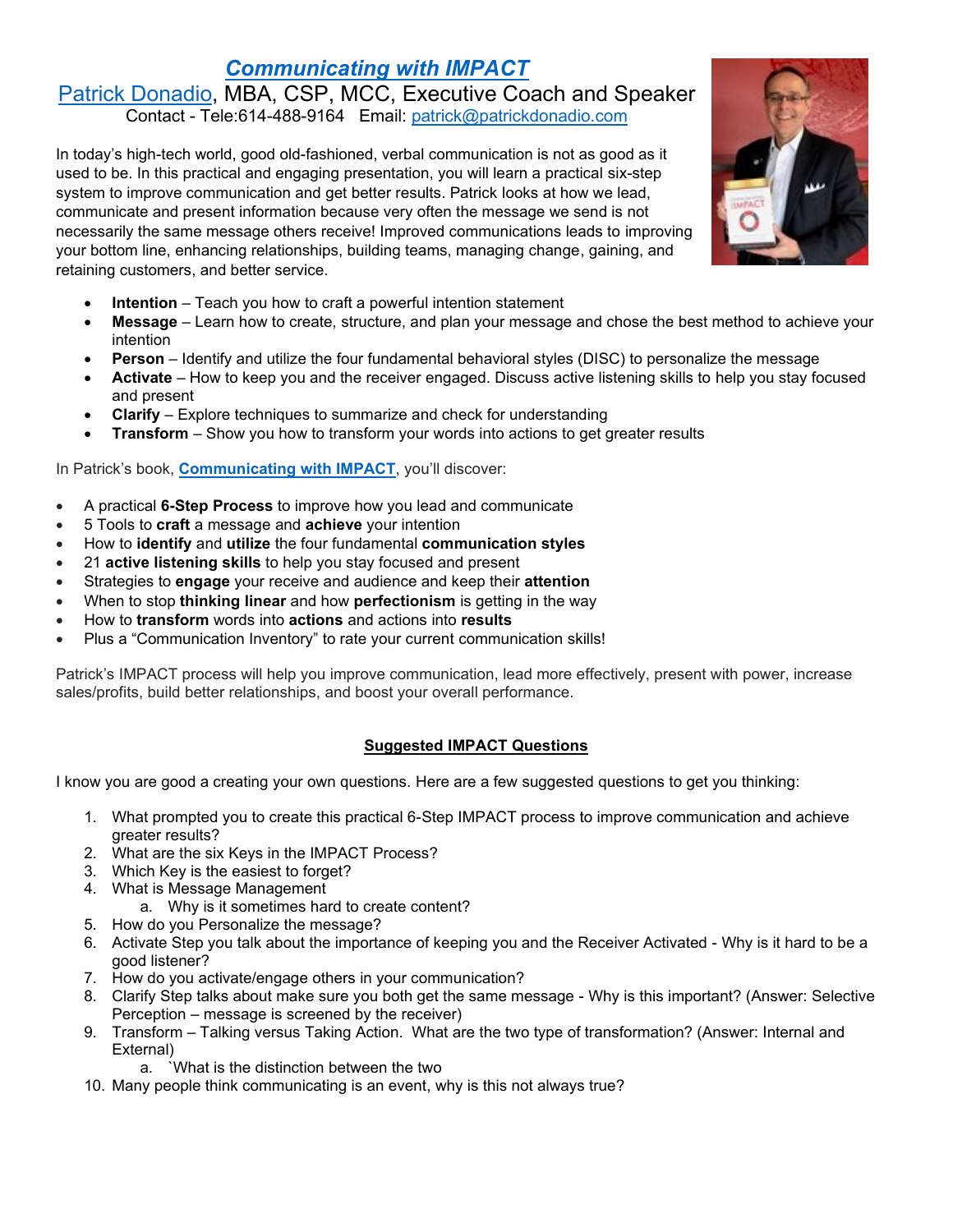# **Patrick Donadio, MBA, CSP, MCC**

**Podcast Guest | Communication Strategist I Speaker I Coach**

#### **About Patrick**

Patrick Donadio, the author of "Communicating with IMPACT", has been on both sides of the microphone, as a media guest and a media host. He has hosted radio, television, and internet talk shows as well as appeared nationally and locally on broadcast media and in print.



Did you know:

- \*91% of 1,000 employees said "communicating well" is the one critical skill their leaders lack (Inc.)
- \*77% of employers say that soft skills are just as important as hard skills (Smarp)
- \*69% of managers are not comfortable communicating with employees (HR Technologist)
- \*Companies lose on average \$62.4 million per year because of inadequate communication to and between employees (SHRM)

Patrick's energetic, engaging, and thought-provoking style, challenges your listeners to change their behavior and leave excited to try new ideas, takes risks, and grow! Based on the teachings and strategies found in his book, *Communicating with IMPACT*, Patrick shares his practical IMPACT process, in an engaging and entertaining way, to help your listeners:

- Craft a clear and focused message
- Improve the communication flow up, down, and across the organization
- Listen more effectively to empower others to develop solutions
- Deliver a more powerful presentation to engage others
- Save time and reduce errors
- Leverage the ideas, skills, and talents of your workforce
- Shift mindsets to increase performance and achieve greater results

The delivery of the message is just as important as the message itself. And with Patrick, you get both! His original, entertaining, real-life anecdotes keep audiences laughing, while his proven, practical ideas provide tools to take action and get results.

Audiences learn through interactive and engaging conversations. Patrick is a master at facilitating. He weaves the participant's ideas, comments, and thoughts into the presentation and encourages attendees to apply strategies and focus on improving. Patrick delivers transforming programs that will immediately make a greater IMPACT on your people, customers, and bottom line.

Patrick has been [speaking](https://www.patrickdonadio.com/speaking/) nationally and internationally since 1986. He combines his expertise as a Master Certified Coach (MCC) with the experience of being a Certified Speaking Professional (CSP™) to address the concerns of your audience in a manner they can relate to and enjoy!

#### **Learn More About Patrick**

- **WEBSITE - <https://www.patrickdonadio.com/>**
- **LINKEDIN - <https://www.linkedin.com/in/patrickdonadio/>**
- **FACEBOOK - <https://www.facebook.com/patrick.donadio/>**
- **TWITTER - <https://twitter.com/PDonadio>**

#### **Ideas for Episode Titles/Main Focus:**

- Anyone can talk... successful Leaders are "Communicating with IMPACT"
- It's All About Relationship Interpersonal Communication Skills
- The Lost Art of Active Listening A skill we don't teach people...
- Worse than Death Secrets to Speaking/Presenting to Groups (Live and Virtually))
- Communicating with Style The Golden Rule doesn't work that well when it comes to communicating with others.